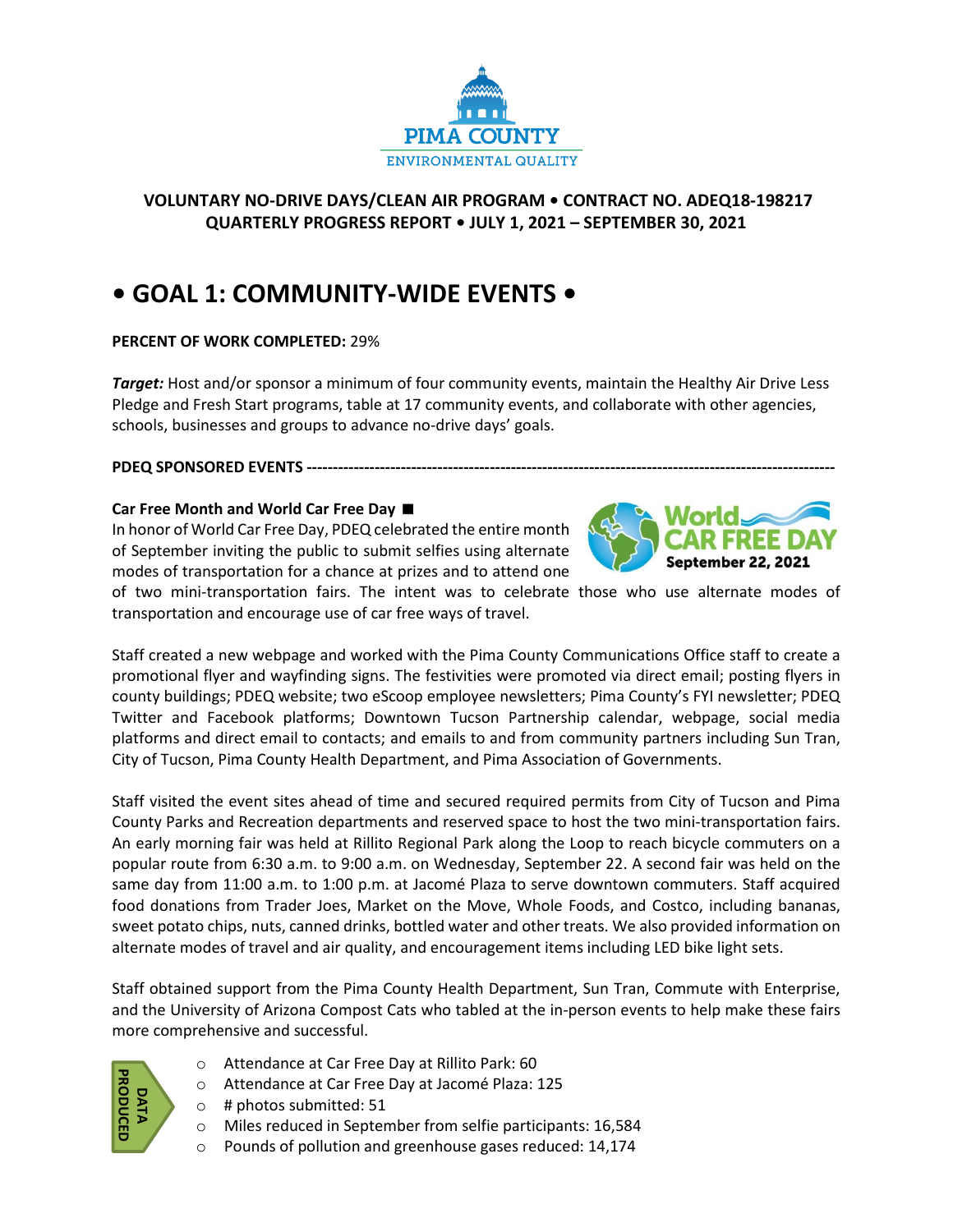### 2 | PDEQ Voluntary No-Drive Days Program • 2021-2022 1st Quarter Report

#### **Walk 'N' Roll to School Week**

CAP staff and staff of the Pima County Health Department (PCHD) collaborated to host Walk 'N' Roll to School Week, October 4- 8. The event is designed to encourage students to use active transportation, such as walking, biking, scootering, skateboarding, or rollerblading to get to school. When students utilize these methods of getting to school instead of driving in a car, they not only improve their physical fitness, but also reduce congestion and emissions from motor vehicles near schools.

Another goal of the event is to shed light on Safe Routes to School and the need for infrastructure improvements to allow for safer alternate mode travel to and from schools.

Staff worked with Pima County Communications Office to design and print stickers, tickets, flyers, posters and banners to be distributed or used at participating schools. Our Information Technology Department created an online registration form through which schools can sign up and order materials. PCHD helped promote the event to schools and helped deliver promotional items.

Stickers will be provided to participants and students will earn a participation ticket for each day they use an active mode to get to school during the week of October 4. Schools will collect tickets and conduct a random drawing to select a winner who will have their choice of a grand prize (scooter, bike pannier or Hydro Flask bottle).

Staff began delivering supplies in September. Our goal is to engage at least twenty (20) schools.

### **Cyclovia Remix, Hosted by Living Streets Alliance (LSA)**

To accommodate COVID-19 pandemic restrictions, LSA reworked the traditional Cyclovia Tucson event by providing six months of family friendly opportunities to engage in socially distanced car-free activities. Participants

can join group bicycle rides, take advantage of route suggestions and interactive maps to guide exploration, enjoy local DJ-curated route playlists, engage in scavenger hunts, and attend pop-up events such as mobile bike repair and t-shirt screen printing.

The PDEQ Clean Air Program (CAP) sponsored Cyclovia Remix as an Activity Partner and committed to be an exhibitor at the Mission Manor Park Bike Repair Event on October 24. We may participate at additional events as appropriate.

### **HEALTHY AIR DRIVE LESS PLEDGE ------------------**

This on-going program encourages the public to take the *Healthy Air Is In Our Hands Drive-Less Pledge* and commit to reducing miles traveled by motor vehicles. An online pledge form is available in addition to pledge cards that are distributed and collected at outreach events.

As per each quarter, one lucky participant was selected via a random number generating website to win a prize. This quarter, an insulated backpack cooler was awarded to the winner who reported reducing miles driven by about 10 per week by skipping trips in her vehicle.

- $\circ$  # people pledged to drive less this quarter: 103
- o Miles participants pledged to not drive during this quarter: 72,098
- o Pounds of air pollution and greenhouse gases reduced this quarter: 61,622









**DATA PRODUCED**

PRODUCEI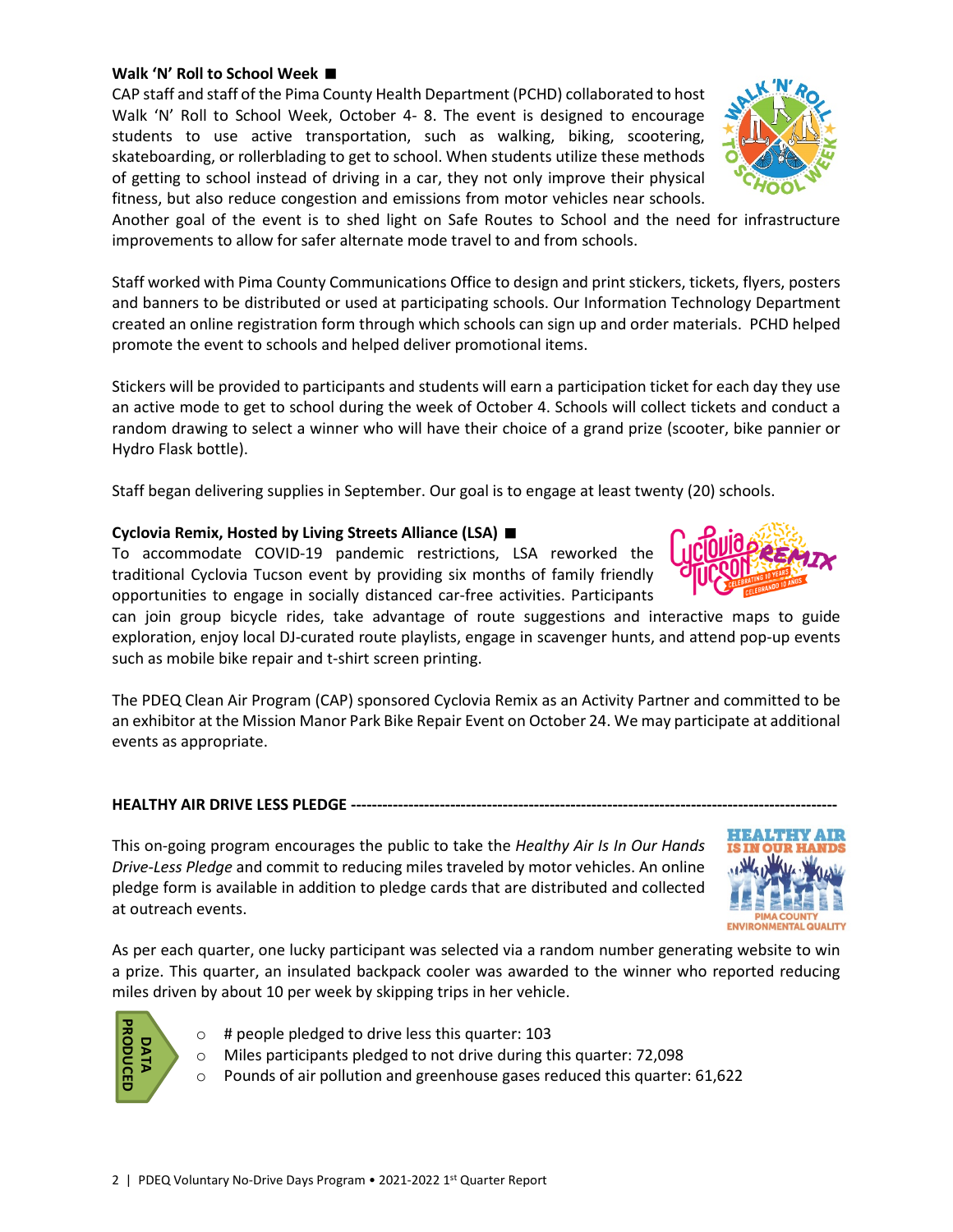#### **FRESH START COMMUTE SOLUTIONS --------**

PDEQ's Fresh Start Commute Solutions program is designed to reach new employees and influence their commute mode choices before their first day of work or early in their employment with Pima County.



A new Travel Reduction Program (TRP) training was incorporated in the new employee mandatory onboarding process in July. Staff now has access to employees who take the training and resumed issuing surveys to employees attending the training the month prior. This quarter, staff distributed surveys to employees taking the training in July and August, and will wait until October to survey those receiving training in September.

A resource sheet and materials order form is provided in the packet of information given to new employees, including an opportunity to take advantage of our concierge service that guides employees in exploring travel options. The resources are also posted on the Pima County employee intranet site. Results from the survey in follow-up to the on-boarding training is found in Goal 4: Program Evaluation. Below is data regarding our concierge service.



- o Employees requesting concierge service this quarter: 2
- o Miles reduced annually from concierge inquiries received this quarter: 405
- o Total pounds of air pollution and greenhouse gases reduced: 346

## **TABLING EVENTS -------------------------------------------------------------------------------------------------------------------**

| PRODUCED<br>DATA | Employees requesting concierge service this quarter: 2<br>$\circ$<br>Miles reduced annually from concierge inquiries received this quarter: 405<br>$\circ$<br>Total pounds of air pollution and greenhouse gases reduced: 346<br>$\circ$                                                                                                                                                                                                                               |                  |             |
|------------------|------------------------------------------------------------------------------------------------------------------------------------------------------------------------------------------------------------------------------------------------------------------------------------------------------------------------------------------------------------------------------------------------------------------------------------------------------------------------|------------------|-------------|
|                  |                                                                                                                                                                                                                                                                                                                                                                                                                                                                        |                  |             |
| quarter.         | Although the COVID-19 pandemic has drastically reduced opportunity for tabling events, staff provided<br>information about air quality and travel reduction resources and interactive activities at three events this                                                                                                                                                                                                                                                  |                  |             |
|                  | <b>Booths</b>                                                                                                                                                                                                                                                                                                                                                                                                                                                          |                  |             |
| Date             | Location                                                                                                                                                                                                                                                                                                                                                                                                                                                               | # Events         | # Attendees |
| 22-Sep-21        | World Car Free Day - Rillito Park                                                                                                                                                                                                                                                                                                                                                                                                                                      | $\mathbf{1}$     | 60          |
| 22-Sep-21        | World Car Free Day - Jacomé Plaza                                                                                                                                                                                                                                                                                                                                                                                                                                      | $\mathbf{1}$     | 125         |
| 30-Sep-21        | Sun Tran Electric Bus Launch event<br><b>TOTAL</b>                                                                                                                                                                                                                                                                                                                                                                                                                     | $\mathbf 1$<br>3 | 85<br>270   |
|                  | In addition to working with others to host and sponsor community-wide events, CAP staff collaborates<br>with multiple organizations, departments and programs that support no-drive days' messaging and goals.<br>Below is a list of those groups, relevant projects and metrics captured when available.                                                                                                                                                              |                  |             |
|                  | Arizona Department of Environmental Quality (ADEQ) ■<br>CAP staff referenced and promoted the ADEQ five-day air quality forecasts via social media, in news<br>releases and on a link on the main page of PDEQ's website.                                                                                                                                                                                                                                              |                  |             |
|                  | City of Tucson Slow Streets ■<br>Last fiscal year, CAP provided funding for City of Tucson Department of Transportation and Mobility (COT<br>DTM) to implement Slow Streets installations. Designed to enhance the safety of neighborhood streets<br>and encourage the use of alternate modes of transportation. These temporary installations may take place<br>quarterly on select residential streets prioritizing underserved neighborhoods. COT DTM also recruits |                  |             |

### **COMMUNITY COLLABORATIONS ----------------------------------------------------------------------------------------------**

### **Arizona Department of Environmental Quality (ADEQ)**

### **City of Tucson Slow Streets**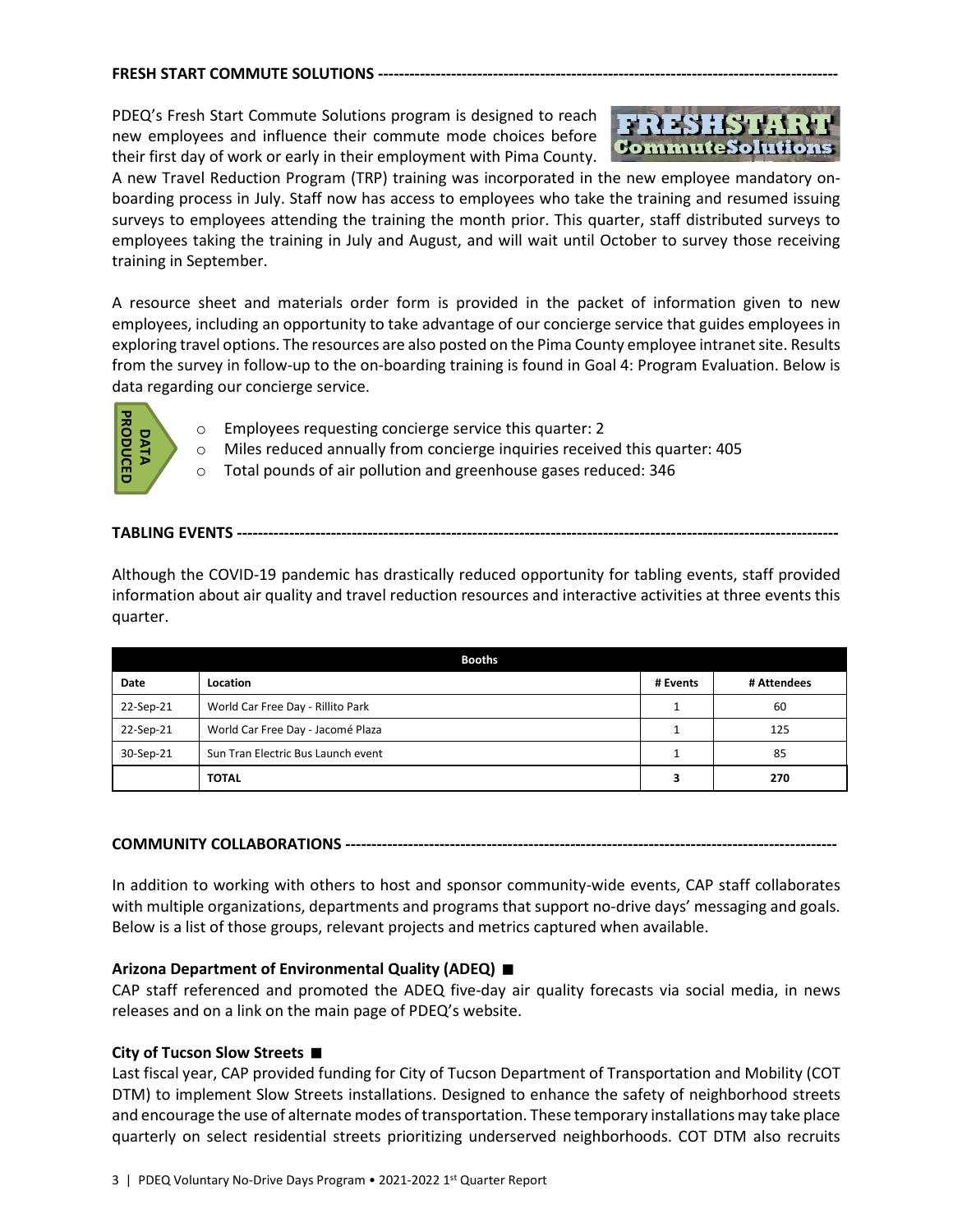neighborhood block leaders to help engage the community and identify unique neighborhood needs and rewards leader efforts to ensure success. CAP's previous support provided funding for supplies and encouragement items that will be used at future Slow Street neighborhoods and Mobile Bike Repair events.

After each installation and event, COT DTM staff will conduct a survey and analysis to determine appropriate permanent traffic calming infrastructure and improvements that will make the area friendly to pedestrians and bicyclists on a long-term basis. In addition, when possible, COT DTM staff will collect pre and post vehicular speed and volume data using speed trailers.

CAP staff is scheduled to table at a Mobile Bike Repair event on October 23 at Keeling Elementary School, and remains available to participate in additional future events.

## **National Weather Service (NWS)**

The NWS uses PDEQ air quality data to provide timely reports that alerts the public of potential or existing airborne dust and ozone issues, includes a health impact statement to protect the public and information about the availability of air quality information on the PDEQ website.

### **Pima County Health Department (PCHD)**

- *ADEQ School Flag Program:* CAP and PCHD staff met to discuss opportunities and plans for this program. CAP outreach resource materials are included in the Flag Program Toolkit provided to schools by PCHD. Staff provided feedback on the draft PCHD flag program webpage and remains available to provide resources, presentations and support as needed.
- *World Car Free Day:* Health Department staff tabled at our CAP event held at Rillito Park along the Loop to help promote bicycling for travel.
- *Bicycle and Pedestrian Program:* CAP staff promoted online and paper maps of bike routes and the Chuck Huckleberry Loop non-motorized pathway, employee bike-share program, and related literature to the general public and Pima County employees. PCHD donated 50 scooters for use at CAP events such as Walk 'N' Roll to School Week and Slow Streets. In addition, we discussed the potential to host a bike safety and maintenance class for employees working in Downtown Tucson.
- *REACH the Loop program:* Staff met with a Health Department Program Manager to explore possible REACH back-to-school events and how to provide safe access to multiple schools located near The Loop.

### **Pima Association of Governments**

Pima Association of Governments (PAG) is a metropolitan planning organization and an association of local, state and tribal governments working on regional planning for transportation, watershed, air quality and economic vitality in Pima County. CAP staff is:

- Chair of the Air Quality Subcommittee and, as meetings are scheduled, helps develop agenda items to educate members about air quality issues and concerns.
- Jurisdictional representative and Travel Reduction Program Enforcement Agency for companies located in unincorporated areas of Pima County.
- Designated Transportation Coordinator representing Pima County employees for the Travel Reduction Program (TRP). Staff administers the TRP for Pima County employees and promotes alternate modes of transportation to approximately 7,000 employees via newsletter articles, intranet site, *Commute Trips & Tips* Facebook group, new employee *FreshStart* program, and *Reduced Emissions and Air Pollution (REAP)* rewards program.

### **Pima County Office of Sustainability and Conservation**

Staff contributes regularly to the Alternate Fuels Chapter of the Sustainability Action Plan for County Operations. This subcommittee is dedicated to reduce miles driven, improve efficiencies, and reduce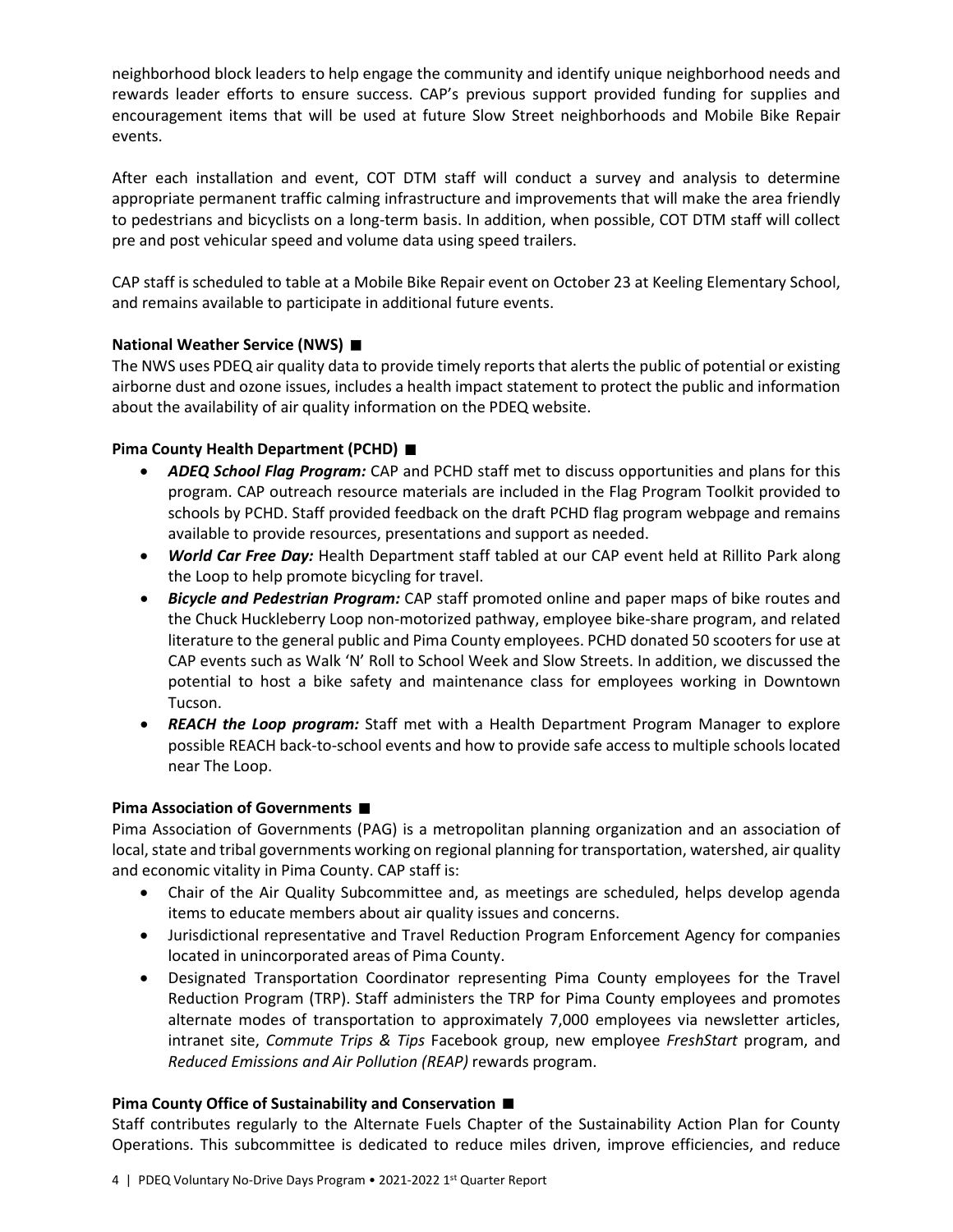emissions from the fleet of vehicles used by Pima County employees. Key participating departments on the subcommittee include Fleet Services, Environmental Quality, Human Resources, Facilities Management, and others as topics warrant.

### **Sun Tran and Sun Link Streetcar Transit Services**

- Staff promoted transit services to Pima County employees and the general public by providing online resources, social media messaging, and updates regarding transit services to Pima County's Travel Reduction Program transit list serve.
- Staff maintains a supply of \$10 value-loaded SunGO transit trial passes donated by Sun Tran last fiscal year. When distributed, staff provides the identification numbers of the cards so that Sun Tran may track their usage through time and assess the effectiveness of the promotion. The passes will be distributed via our FreshStart Commute Solutions program and with responses to employee inquiries, once transit fares resume.
- Staff tabled at Sun Tran's electric bus launch event in September. Sun Tran launched the use of 5 electric buses within their fleet.

### **Tucson Audubon Society**

*Desert Dwellers Education Project:* PDEQ staff continued to collaborate with Tucson Audubon Society (TAS) and connect with other local non-profits and businesses to distribute the desert conservation poster, *Desert Dwellers Know – A Celebration of Byrd's Words.* TAS staff includes the poster and activity book, *Desert Dwellers Know Desert Colors*, on their gift shop's webpage. A series of facts, questions and academic challenges in the activity book helps adhere this piece to core STEAM (science, technology, engineering, art and math) principles for easy integration with elementary school classrooms. Proceeds from the sales are used for future *Desert Dwellers Know* (DDK) educational projects and for reprinting the poster and activity book.

### **Youth on Their Own**

Last Fiscal Year, a contract was drafted between PDEQ CAP and Youth On Their Own to produce videos about air quality issues. Students of YOTO received payment for videos produced that discussed air pollution, sources of air pollution, how it affects human health and solutions to reduce air pollution. We received three usable videos, and the contract expires early next quarter. We plan to house these videos on Pima County's YouTube channel and promote on our website and social media.

# **• GOAL 2: PRESENTATIONS & IN-DEPTH INTERVIEWS •**

### **PERCENT OF WORK COMPLETED:** 9%

*Target:* Provide a minimum of 35 presentations and in-depth interviews as schools, community groups, businesses, and the media.

### **PRESENTATIONS --------------**

Staff creates, customizes, updates and delivers presentations to a wide range of audiences to educate and create greater awareness about air quality issues and no-drive actions that can be taken to reduce emissions and keep the air healthy to breathe.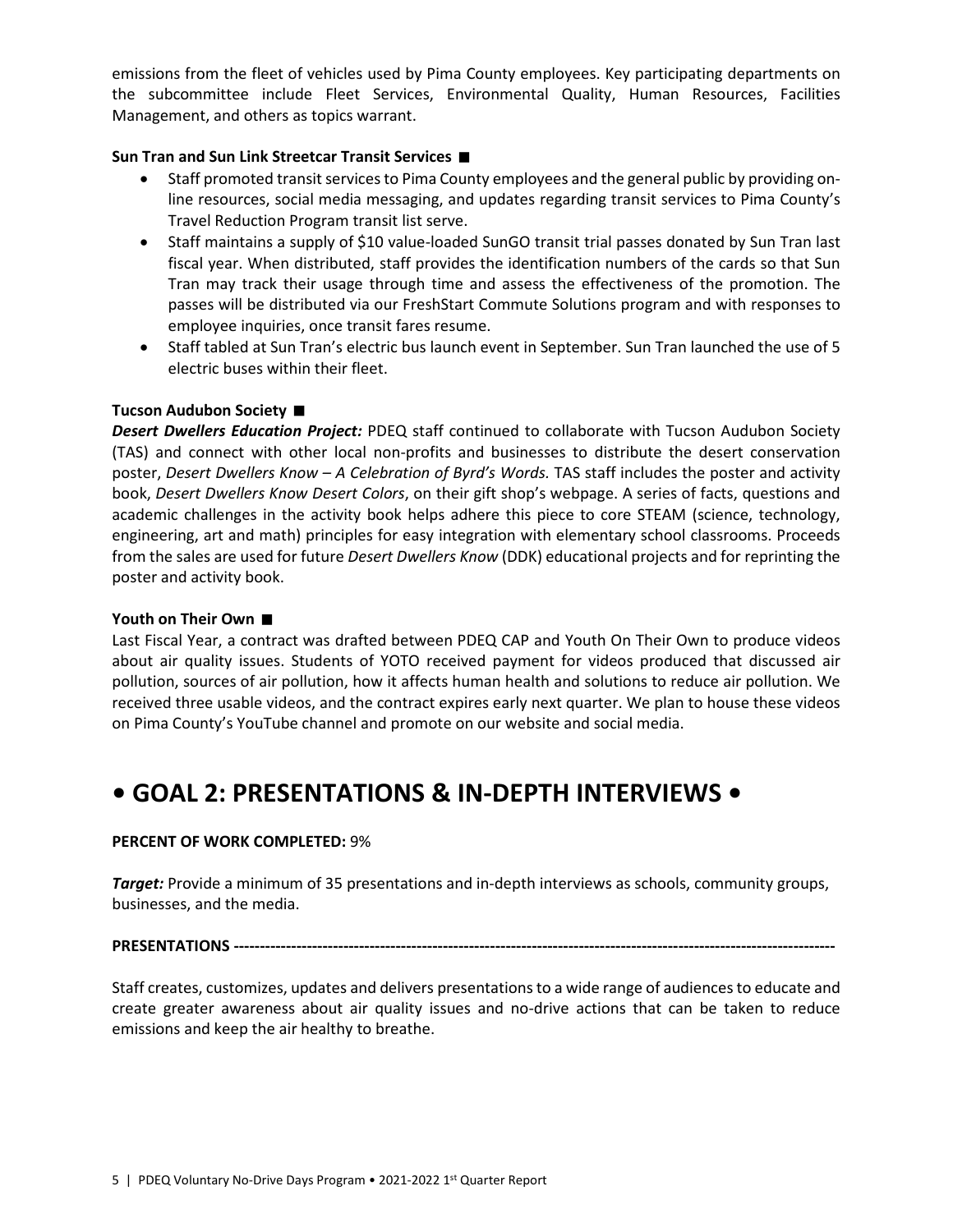| <b>Presentations</b> |                                            |                 |             |  |
|----------------------|--------------------------------------------|-----------------|-------------|--|
| Date                 | Location                                   | # Presentations | # Attendees |  |
| 8-Jul-21             | Ellie Towne Flowing Wells Community Center |                 | 25          |  |
| 13-Jul-21            | Catalina Community Center                  |                 | 13          |  |
|                      | <b>TOTAL</b>                               |                 | 38          |  |

**INTERVIEWS -------------------------------------------------------------------------------------------------------------------------**

Interviews are provided in response to inquiries from the media, students and other interested parties.

| In-Depth Interviews |                                                       |              |       |
|---------------------|-------------------------------------------------------|--------------|-------|
| Date                | Location                                              | # Interviews | Reach |
| 20-Sep-21           | Inside Pima County Facebook video, World Car Free Day |              | *     |
|                     | <b>TOTAL</b>                                          |              |       |

\* Listener/viewer data unavailable.

# **• GOAL 3: DEVELOPMENT & DISTRIBUTION OF MATERIALS •**

### **PERCENT OF WORK COMPLETED:** 64%

*Target:* Create a minimum of 27 new flyers, brochures, articles, news releases, and promotional materials. Distribute materials via website, emails, the media, social media, and directly to the public on at least 350 occasions. Attain at least 140,000 impressions via social media.

### **COMMUNITY REACH --------------------------------------------------------------------------------------------------------------**

### **News Releases**

Staff developed and distributed 10 news releases this quarter, eight of which were High Pollution Advisories and two announced community events that CAP would be hosting.

The releases were emailed through the county's GovDelivery system and reached thousands who have signed up to receive Air Quality Advisories and information regarding General County News, Health and Behavioral Health and Environmental Quality. We also reach the General Media and administrators for Pima County including the Board of Supervisors using this system.

| News Releases to the General Media and Subscriber Groups |                                                           |  |  |
|----------------------------------------------------------|-----------------------------------------------------------|--|--|
| Date                                                     | Title                                                     |  |  |
| 8-Jul-21                                                 | PDEQ Issues Ozone Air Pollution Advisory                  |  |  |
| 20-Jul-21                                                | PDEQ Issues Ozone Pollution Air Advisory                  |  |  |
| $22$ -Jul-21                                             | PDEQ Issues Ozone Air Pollution Advisory                  |  |  |
| 28-Jul-21                                                | PDEQ Issues Ozone Air Pollution Advisory                  |  |  |
| $2$ -Aug- $21$                                           | PDEQ Issues Ozone Air Pollution Advisory                  |  |  |
| $3 - Aug-21$                                             | PDEQ Issues Ozone Air Pollution Advisory                  |  |  |
| $4 - Aug-21$                                             | PDEQ Issues Ozone Air Pollution Advisory                  |  |  |
| 13-Sep-21                                                | PDEQ Issues Ozone Pollution Air Advisory                  |  |  |
| 20-Sep-21                                                | Pima County Celebrates Car Free Day by Hosting Mini-Fairs |  |  |
| 30-Sep-21                                                | Get Ready to Walk 'N' Roll to School October 4-8          |  |  |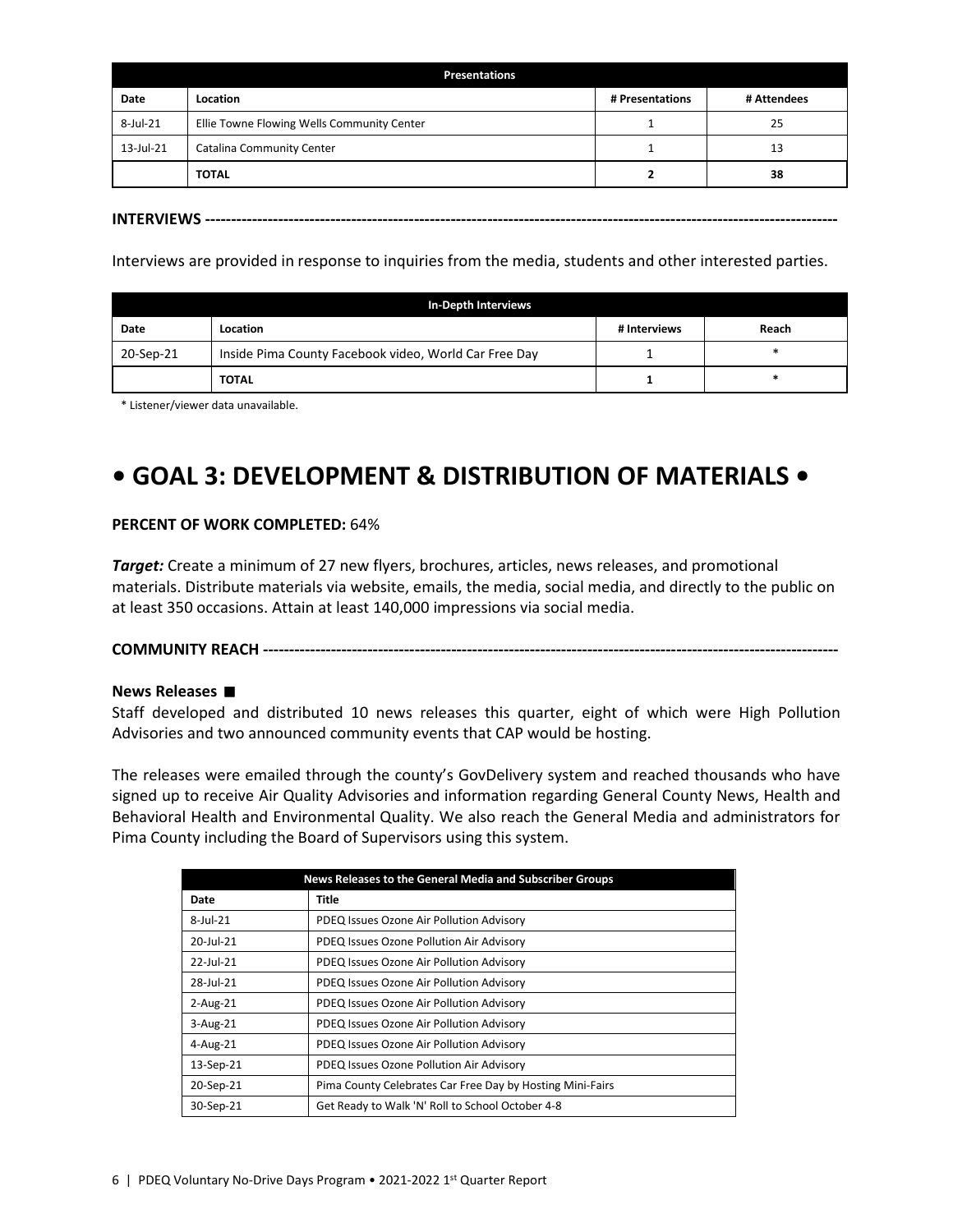The media can obtain real-time Air Quality Index (AQI) information from PDEQ's website, [www.pima.gov/DEQ.](http://www.pima.gov/DEQ) This information is published daily in local newspapers and on media websites. In addition, KVOA-TV, KOLD-TV, and KGUN-TV news programs normally incorporate the AQI into their weather report when advisories occur. The media can also access AQI data and five-day air quality forecasts from ADEQ**.**

### **Media Exposure**

At least 118 news stories, advertisements or announcements related to no-drive days messaging reached thousands of community members via a variety of television and radio stations, websites, newspapers, magazines and newsletters.

| Media Exposure via TV, Radio, Print, Outdoor Advertising and Publicity |                                   |                                                                                                       |  |
|------------------------------------------------------------------------|-----------------------------------|-------------------------------------------------------------------------------------------------------|--|
| <b>Date</b>                                                            | Media                             | <b>Subject</b>                                                                                        |  |
| 9-Jul-21                                                               | KVOA 4                            | Ozone air pollution advisory issued for Tucson area                                                   |  |
| 9-Jul-21                                                               | KGUN 9                            | Ozone air pollution advisory issued for Tucson metro area                                             |  |
| 9-Jul-21                                                               | Recyco, Inc.                      | PDEQ Issues Ozone Air Pollution Advisory                                                              |  |
| 16-Jul-21                                                              | eScoop, PC employee news          | Need a free ride to work? Hop on the bus!                                                             |  |
| 20-Jul-21                                                              | KGUN <sub>9</sub>                 | High pollution advisory issued in Pima County July 20                                                 |  |
| 20-Jul-21                                                              | KVOA 4                            | Advisory warns of elevated ozone levels in Tucson area                                                |  |
| 20-Jul-21                                                              | <b>Tucson Sentinel</b>            | Tucson air pollution reaches harmful level, Pima County warns                                         |  |
| 28-Jul-21                                                              | KOLD <sub>13</sub>                | Ozone advisory issued for Tucson area                                                                 |  |
| 28-Jul-21                                                              | <b>Tucson Sentinel</b>            | Ozone level in Tucson provokes 3rd air advisory in 8 days                                             |  |
| 2-Aug-21                                                               | <b>KVOA</b>                       | Advisory warns of elevated ozone levels in Tucson metropolitan area                                   |  |
| 2-Aug-21                                                               | KGUN <sub>9</sub>                 | PDEQ issues Ozone Pollution Air Advisory                                                              |  |
| 3-Aug-21                                                               | <b>Tucson Sentinel</b>            | Ozone in Tucson climbs back to dangerous levels for 2nd straight day                                  |  |
| 6-Aug-21                                                               | eScoop, PC employee news          | Lets recognize employees who creatively commute                                                       |  |
| 3-Sep-21                                                               | eScoop, PC employee news          | Drive less and win prizes during a car-free September                                                 |  |
| 10-Sep-21                                                              | Pima County FYI Newsletter        | Drive less and win prizes during a car-free September                                                 |  |
| 10-Sep-21                                                              | DTP Calendar                      | Car Free Month / World Car Free Day                                                                   |  |
| 13-Sep-21                                                              | <b>KVOA</b>                       | Environmental regulators issue high pollution advisory in Tucson                                      |  |
| 15-Sep-21                                                              | Healthy Schools Healthy Community | Register Your School for Walk 'N' Roll to School Week, Oct 4-8                                        |  |
| 17-Sep-21                                                              | eScoop, PC employee news          | Go car-free and win prizes                                                                            |  |
| 20-Sep-21                                                              | NewsKudo                          | Celebrate World Car Free Day on September 22                                                          |  |
| 20-Sep-21                                                              | SAEMS.org                         | Pima County Celebrates Car Free Day by Hosting Mini-Fairs                                             |  |
| 21-Sep-21                                                              | DTP website                       | World Car Free Day                                                                                    |  |
| 21-Sep-21                                                              | @Downtown Tucson                  | Celebrate World Car Free Day                                                                          |  |
| 21-Sep-21                                                              | downtowntucson Instagram          | Celebrate car free travel the month of September                                                      |  |
| 21-Sep-21                                                              | Inside Pima County                | Celebrate World Car Free Day 2021                                                                     |  |
| 21-Sep-21                                                              | pima.gov                          | Celebrate World Car Free Day on September 22                                                          |  |
| 22-Sep-21                                                              | Patch.com                         | Pima County Department of Environmental Quality Clean Air Program/Mini-<br><b>Transportation Fair</b> |  |
| 22-Sep-21                                                              | <b>NewsNet Daily Digest</b>       | Sun Tran to Unveil New Fleet of Electric Buses Next Week, PDEQ mention                                |  |
| 22-30-Sep-21                                                           | Lotus: KCMT La Caliente           | 29 radio ads in Spanish promoting Walk 'N' Roll to School Week                                        |  |
| 22-30-Sep-21                                                           | KZLZ La Poderosa radio            | 56 radio ads in Spanish promoting Walk 'N' Roll to School Week                                        |  |
| 22-30-Sep-21                                                           | <b>KOLD TV</b>                    | 4 TV ads in English promoting Walk 'N' Roll to School Week                                            |  |
| 30-Sep-21                                                              | pima.gov                          | Get Ready to Walk 'N' Roll to School October 4-8                                                      |  |

### **Social Media**

VNDD/Clean Air Program reaches a wide variety of audiences via messaging on Twitter, Facebook and NextDoor, and works with the Pima County Communications Office to expand our presence on platforms including YouTube, Facebook, Instagram and Google.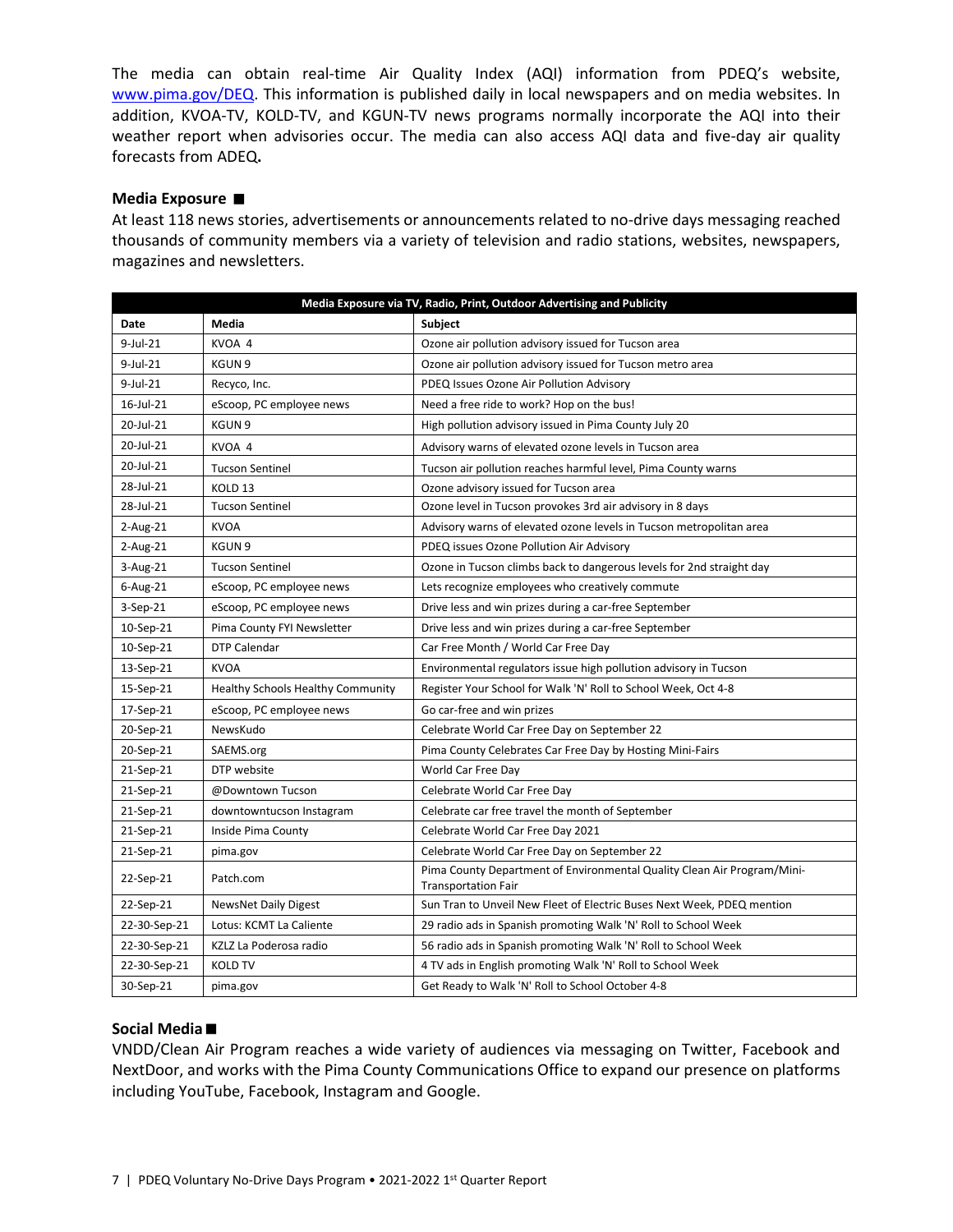*Twitter @PimaDEQ:* This quarter, staff Tweeted or re-Tweeted 29 messages related to air. Message subjects included:

- High Pollution Advisories for ozone
- Air friendly ways to travel to school
- Access to real-time air quality data
- Air pollution and cognitive function
- Driving habits, a part of climate conversation
- World Car Free Day
- Reduce emissions and congestion at schools
- Walk 'N' Roll to School Week
- Survey for Tucson as Bicycle Friendly Community
- Reduce ozone pollution in Phoenix area
- Pima County earned "Trailblazing Partner Award" for cleaner, healthier environment
- Car Free selfies for Car Free Month
- ADEQ Voluntary Vehicle Repair Program
- New Sun Tran electric busses added to fleet

*Facebook @PimaDEQ:* Staff created 43 posts related to air quality on PDEQ's Facebook account this quarter. Topics included:

- High Pollution Advisories for ozone
- Alternate modes to driving to school
- Feedback request regarding Cyclovia
- Back to school reminder about vehicle idling
- Sun Tran transit survey
- Wildfires and air quality
- Monsoon provides healthy air
- Trees and their benefits, including healthy air
- Real-time air data from PDEQ monitors
- New photochemical monitoring station
- National Dog Day: dogs need clean air too
- Air quality and citizen science
- Air pollution and cognitive function
- EPA climate change report
- Car Free Day Mini-Transportation Fair
- Car Free Month
- Walk 'N' Roll to School Week
- Announce winner of Drive Less Pledge
- Survey for Tucson as Bicycle Friendly Community
- Car Free selfies
- The Loop
- Pima County earned "Trailblazing Partner Award" for cleaner, healthier environment
- ADEQ Voluntary Vehicle Repair Program
- New Sun Tran electric busses added to fleet



- o PimaDEQ Tweets/re-Tweets on Twitter: 29
- o PimaDEQ Facebook posts/re-posts: 43
- o PimaDEQ Twitter Impressions: 51,666
- o PimaDEQ Facebook people reached: 20,596

*YouTube:* Since 2015, and with the help of Pima County Communications Office, CAP staff posted YouTube videos related to air pollution and actions people can take for healthier air. Video views to-date are listed below and are cumulative from original upload date.



- o Idle Less
	- [15-second version](https://www.youtube.com/watch?app=desktop&v=KLATtmheK2E&feature=youtu.be) (uploaded May 2018): 57 views
	- [40-second version](https://www.youtube.com/watch?app=desktop&v=Irp00_RMnqo&feature=youtu.be) (uploaded April 2018): 307 views
- o Help keep particles out of the air this New Year's
	- [English version](https://www.youtube.com/watch?app=desktop&v=YS6Uxl4cBSg&feature=youtu.be) (uploaded September 2017): 68 views
	- **[Spanish version](https://www.youtube.com/watch?app=desktop&v=T45EuZZkjwI&feature=youtu.be) (uploaded September 2017): 63 views**
- o Love the Air
	- **[English version](https://www.youtube.com/watch?app=desktop&v=MCnjl_SkoCQ) (uploaded April 2015): 11,406 views**
	- **[Spanish version](https://www.youtube.com/watch?app=desktop&v=MCnjl_SkoCQ) (uploaded April 2021): 20,445**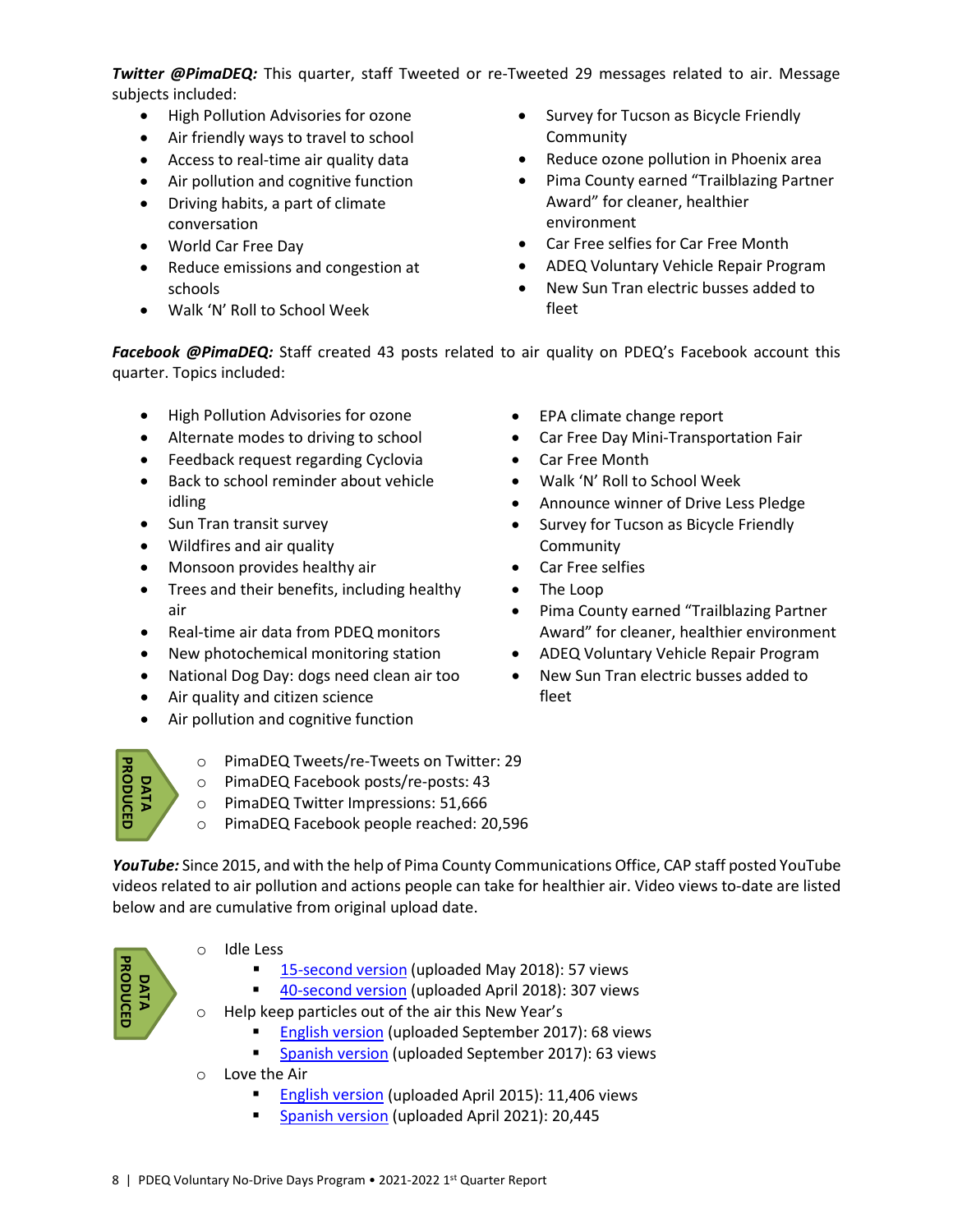- $\circ$  Love the Air also plays in a video loop on at least one monitor located in a downtown county-owned building for people to view while they are waiting in the lobby.
- o Idle Less at Schools
	- Draft version (uploaded April 2019): 200+ views
	- [Final version](https://www.youtube.com/watch?app=desktop&v=B1GKSYz3is4) (updated May 2019): 117 views
- o [Healthy Air Is In Our Hands](https://www.youtube.com/watch?app=desktop&v=U_wIMNNtaYo&feature=youtu.be) (uploaded September 2020): 29 views
	- 90-second presentation for teachers, students and families to learn about PDEQ resources regarding air quality and ideas about what we can do to protect ourselves and reduce air pollution.

### **PDEQ Website Articles/Posts/Pages**

### • **PDEQ Internet, [www.pima.gov/DEQ](http://www.pima.gov/DEQ)**

Eleven articles were posted on the PDEQ website this quarter, including content regarding eight High Pollution Advisories and announcing Car Free Month and Walk 'N' Roll to School Week.

Staff updated our [www.pima.gov/HealthyAir](http://www.pima.gov/HealthyAir) webpage adding new sub-pages to promote Car Free Month Celebrations and Walk 'N' Roll to School Week.

Staff added links to CAP resource flyers and activity worksheets on our [Teacher Resources](https://webcms.pima.gov/cms/one.aspx?portalId=169&pageId=62215) webpage.

Staff tracks website pageviews using Google Analytics reports provided by Pima County ITD.



• **Eco Kids Corner Website[, www.pima.gov/EcoKids](http://www.pima.gov/EcoKids)**

Debuted in January 2012, this kid-friendly website includes educational information regarding air quality, water, soil, climate change and reducing, reusing, and recycling. Viewers can interact with a guessing game, create 13 different types of nature poems, and find additional resources for local eco-related activities, as well as discover a plentitude of resources for more information and engaging websites.

There were 84 pageviews on the Eco Kids Corner website this quarter.

### **Pima County Employee Travel Reduction Program (TRP)**

As administrator of the Pima County Employee Travel Reduction Program (TRP) for approximately 7,000 employees, PDEQ staff shares resources and information to encourage employees to adopt no-drive days' practices in their work commutes by using transit, carpooling, vanpooling, biking, walking, telecommuting, skipping trips, and combining errands.

9 | PDEQ Voluntary No-Drive Days Program • 2021-2022 1<sup>st</sup> Quarter Report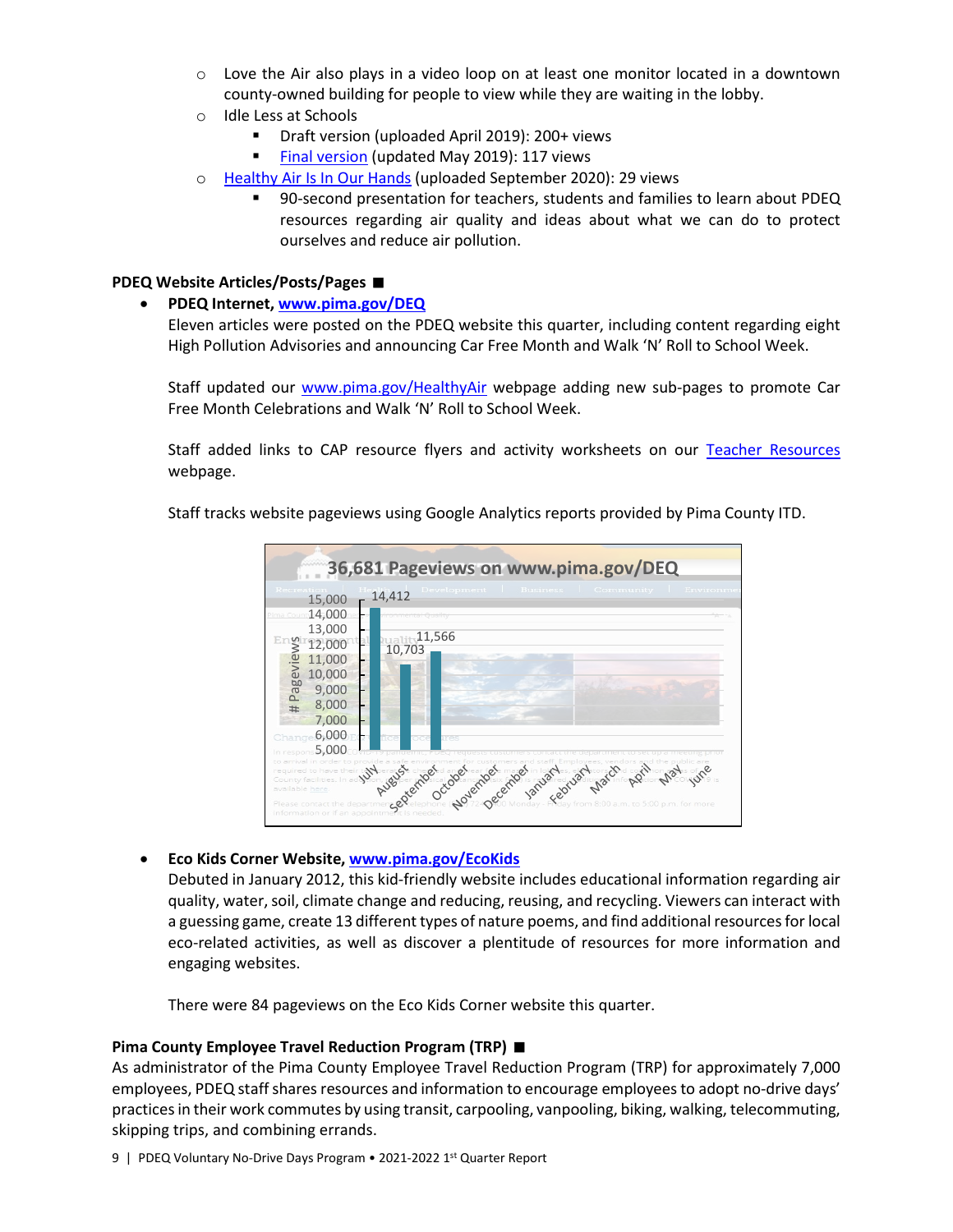New employees are reached via Human Resources on-board training in which employees receive resources, information and a mandatory training as mentioned in the *Fresh Start Commute Solutions* program in Goal 1. Additional resources and programs are listed below.

*Employee Engagement:* With the assistance of Pima County Communications Office, staff developed and distributed a survey in August for employees to determine what kind of travel reduction events or activities they would enjoy, what learning opportunities they could use, and what incentive items would make their efforts worthwhile. Results indicate that Pima County employees would be interested in:

- $\circ$  Food and drinks: 51% on the way home from work, 47% on the way to work
- o Guided bike tours: 47%
- o Interoffice competition: 42%
- o Scavenger hunts: 42%
- o Bike safety and maintenance class: 47%
- o How to use transit class: 42%
- o Virtual meetings via Microsoft Teams: 44%
- o In-person meetings: 23%
- o Prizes:
	- **Hydro Flask bottle: 63%**
	- **Loop jersey: 56%**
	- Insulated backpack cooler: 56%

Additional employee suggestions include the possibility of earning Healthy Lifestyle incentive points to go towards a reduced health insurance premium, bike tour of common routes not on major roads, adding safe and convenient bike parking, improving the ability of employees to telecommute, touring the Sun Link Streetcar with bikes, and providing other incentive items such as bicycle accessories, gift cards, Loop gear, free transit passes and fuel for those who carpool. **Example 1. The Controllering Controllering Scheman Controllering Scheman Controllering Scheman Controllering Scheman Controllering Scheman Controllering Scheman Controllering Scheman Controllering Controllering Controller** 

As a result of this survey, staff planned and hosted Car Free Month and associated mini-transportation fairs that provided food and drink, has approached the Pima County Health Department Bicycle and Pedestrian Program to provide a bike safety and maintenance class in November, and will continue to plan future events with these results in mind.

*Employee Intranet Site:* Staff updated the [TRP intranet site](https://intranet2.pima.gov/department-intranets/environmental-quality/travel-reduction-program/) for Pima County employees, posting three new articles promoting transit and an opportunity to provide feedback on a Sun Tran transit survey, asking employees what rewards and recognition they'd like in support of alternate modes of travel for commutes, and promoting Car Free Month and World Car Free Day in September.

The site retains information and resources for employees on benefits of using alternate modes, transit, biking, walking, carpooling, vanpooling, telecommuting, Guaranteed Ride Home program, COVID-safe commuting, and a resource flyer and order form for informational materials and swag that supports alternate modes and healthy air.

Staff worked with Pima County ITD to migrate current Web CMS intranet content into a new Umbraco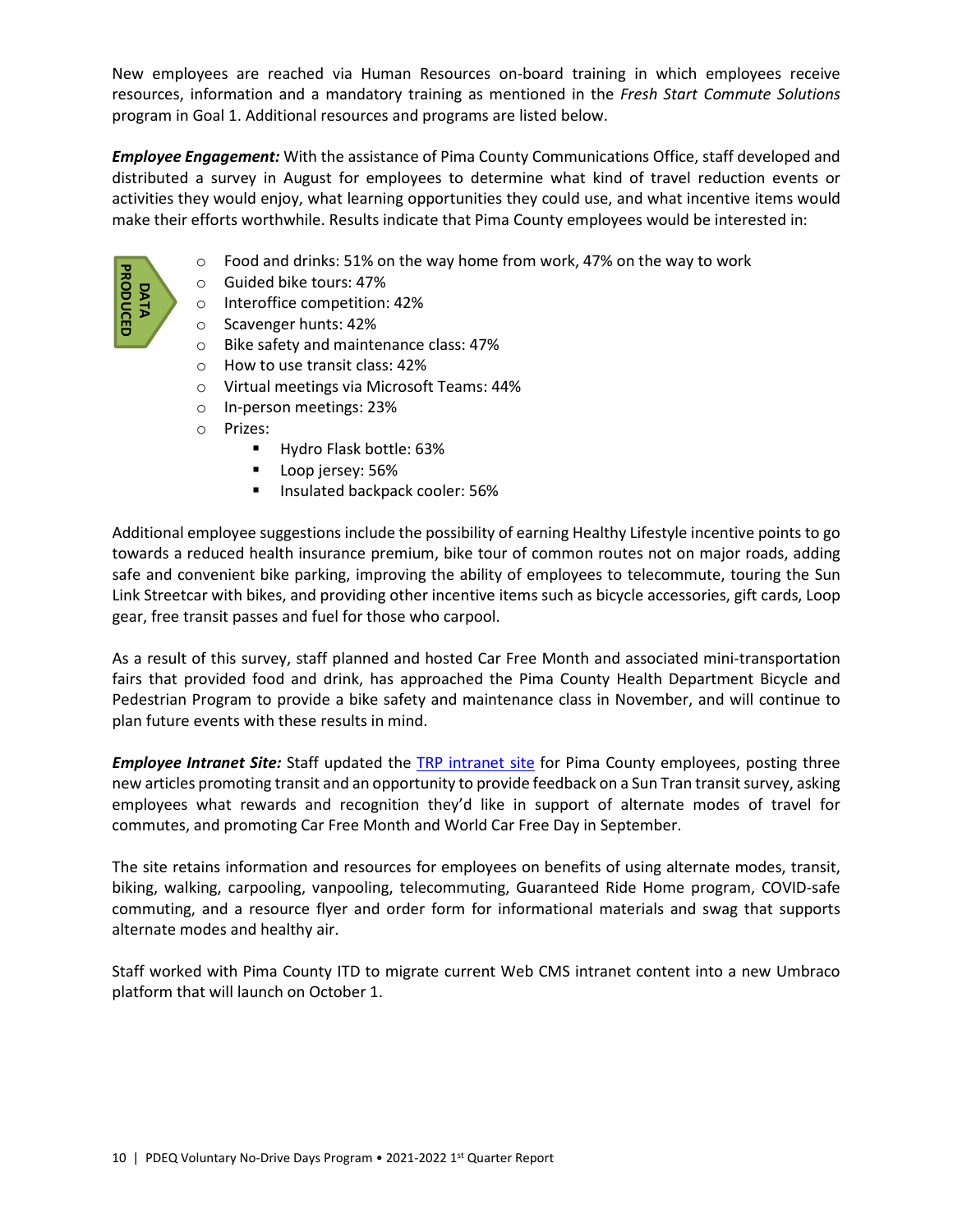



*Transit Subsidy and Use:* Pima County employees are eligible to receive a 50% subsidy on 30-day transit passes via the Human Resources Benefits program. Sun Tran fares continue to be free through December 2021, however, Sun Tran's bus boarding tracking system estimates that 72% of regular Sun Tran bus riders continued riding. Accounting for a reduced fleet and low ridership on Sun Express busses, an estimated 25% of passengers on express routes continued riding.

- o Average round-trip commute miles for Pima County employees (October 2020 TRP survey): 24.4
	- o Transit passes sold during the fourth quarter: 0 (fares remained free)
	- $\circ$  Estimated employees who continued taking public transit each month: 117
	- $\circ$  Accounting for holidays and vacation days and assuming alternate modes were used three days per week for 13 weeks this quarter:
		- Single-occupied vehicle driving miles reduced: 111,337
		- **Pounds of air pollution and greenhouse gas emissions reduced: 95,160**

*Guaranteed Ride Home:* Employees who use an alternate mode of transportation for at least two work commute days per week are eligible for up to four reimbursable emergency trips home, paid for by the PDEQ Director's Office.



**DATA PRODUCED**

**PRODUCED** 

- o Employees currently signed up for this program: 92
- o New registrants this quarter: 2
- o Claims for reimbursement: 0
- $\circ$  Vehicle miles traveled reduced this quarter by employees using alternate modes: 127,101
- $\circ$  Pounds of air pollution and greenhouse gas emissions reduced this quarter: 108,633

*Telecommute Program:* Due to the COVID 19 pandemic, Pima County expanded the ability of its employees to telework in 2020. As more people became vaccinated and the threat of the coronavirus has been reduced, fewer employees continued teleworking. However dwindling, the program still exists and some departments continue to make teleworking available to their employees.



- o # Employees teleworked this quarter: 748
- o # Days employees teleworked: 10,204
- o # Vehicle miles reduced: 248,984
- o Pounds of pollution and greenhouse gas emissions reduced: 212,807

*TRP Articles in eScoop Newsletter:* Four articles were published in the bi-weekly eScoop, an internal newsletter for thousands of Pima County employees. Articles promoted transit, creative commutes, and Car Free Month celebrations in September.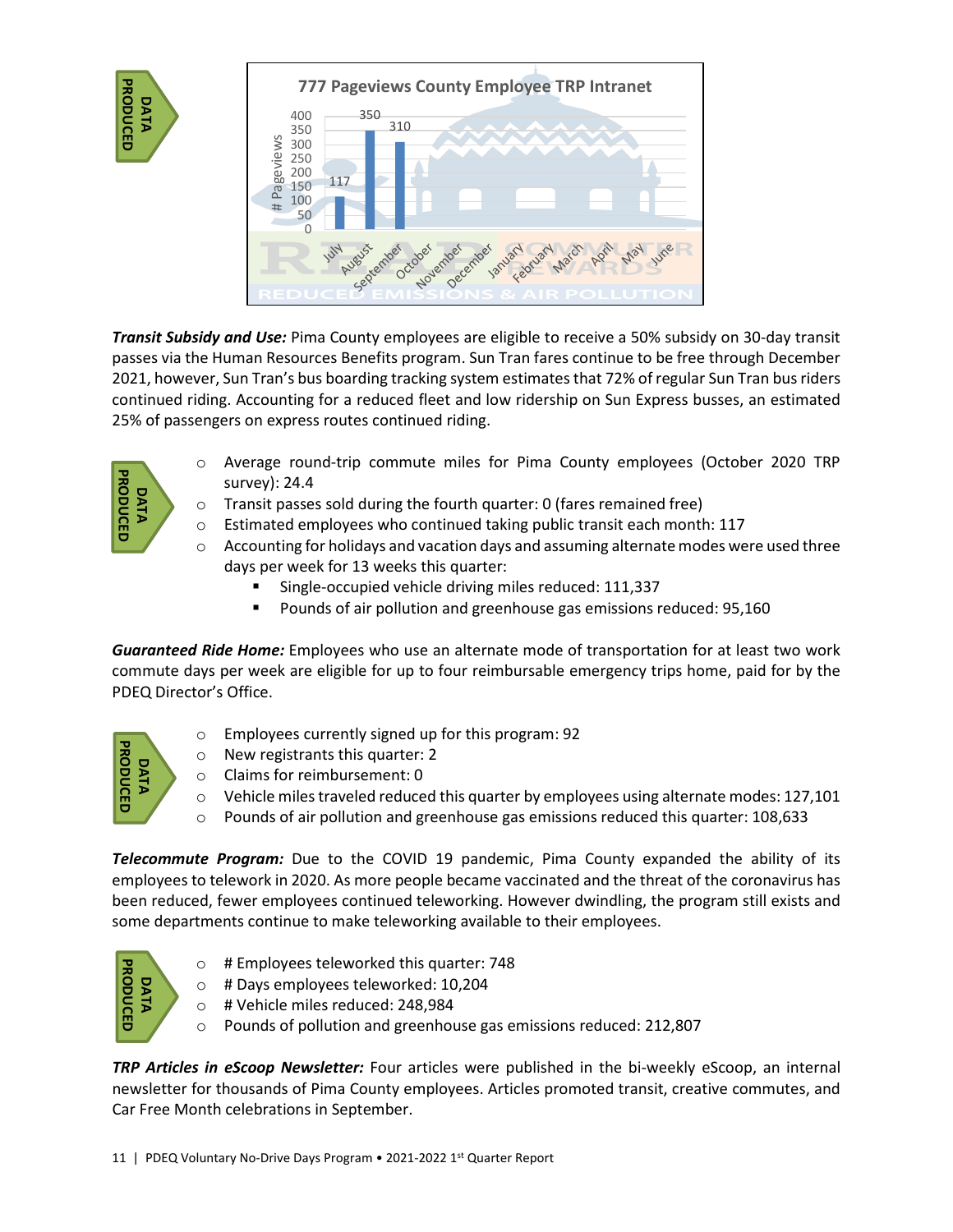*TRP List Serves:* Staff maintains email lists of county employees interested in receiving timely and urgent news about their travel mode of choice: transit, bike, carpool/vanpool and walk. Six notices were emailed to these list serves to share pertinent information about:

- Sun Express transit survey
- New Sun On Demand mobile app
- Sun Tran fare survey
- Transit service changes
- Car Free Month
- Survey for the Bike Friendly Community Tucson designation application

*Commute Trips & Tips Facebook Group:* In May 2017, staff established this Facebook group for Pima County employees as a way to facilitate conversation regarding driving less and using alternate modes of transportation for work commutes. There are currently 38 members in this group. This quarter, staff posted three messages regarding:

- Sun Express service survey
- Guaranteed Ride Home program
- World Car Free Day festivities

*Annual TRP Employee Survey for Pima County Employees:* October is the month for Pima County employees to complete the annual employee Travel Reduction Program survey hosted by the Pima Association of Governments. Staff worked with the Pima County Communications Office staff to create a survey icon, newsletter article and email message to reach employees. Staff also arranged to purchase candy and snack treats to use as incentives to improve the response rate. Last year, we received an 18% response rate, with a goal of attaining 50%. Promotions begin October 1.

### **New Promotional Materials Created**

In addition to new articles, social media messages, emails to list serves and website updates, staff worked to create new items to help promote events.

- Walk 'N' Roll to School Week Promotional Materials:
	- o Logo
	- o Stickers
	- o Participation tickets
	- o Flyers
	- o Posters
	- o Banners
- World Car Free Day Promotional Materials:
	- o Logo
	- o Flyers
	- o A-frame wayfinding signs

### **Hardcopy Materials Distributed**

Staff provides printed literature and promotional give-away items at presentations, tabling events and in response to personal requests and business connections.



- o Pieces of literature and promotional materials distributed this quarter: 29,753
- o Items distributed authored by PDEQ and other agencies: 64
- o Occasions on which materials were distributed (in addition to distribution at events): 75
- o People reached via materials distribution: 4,243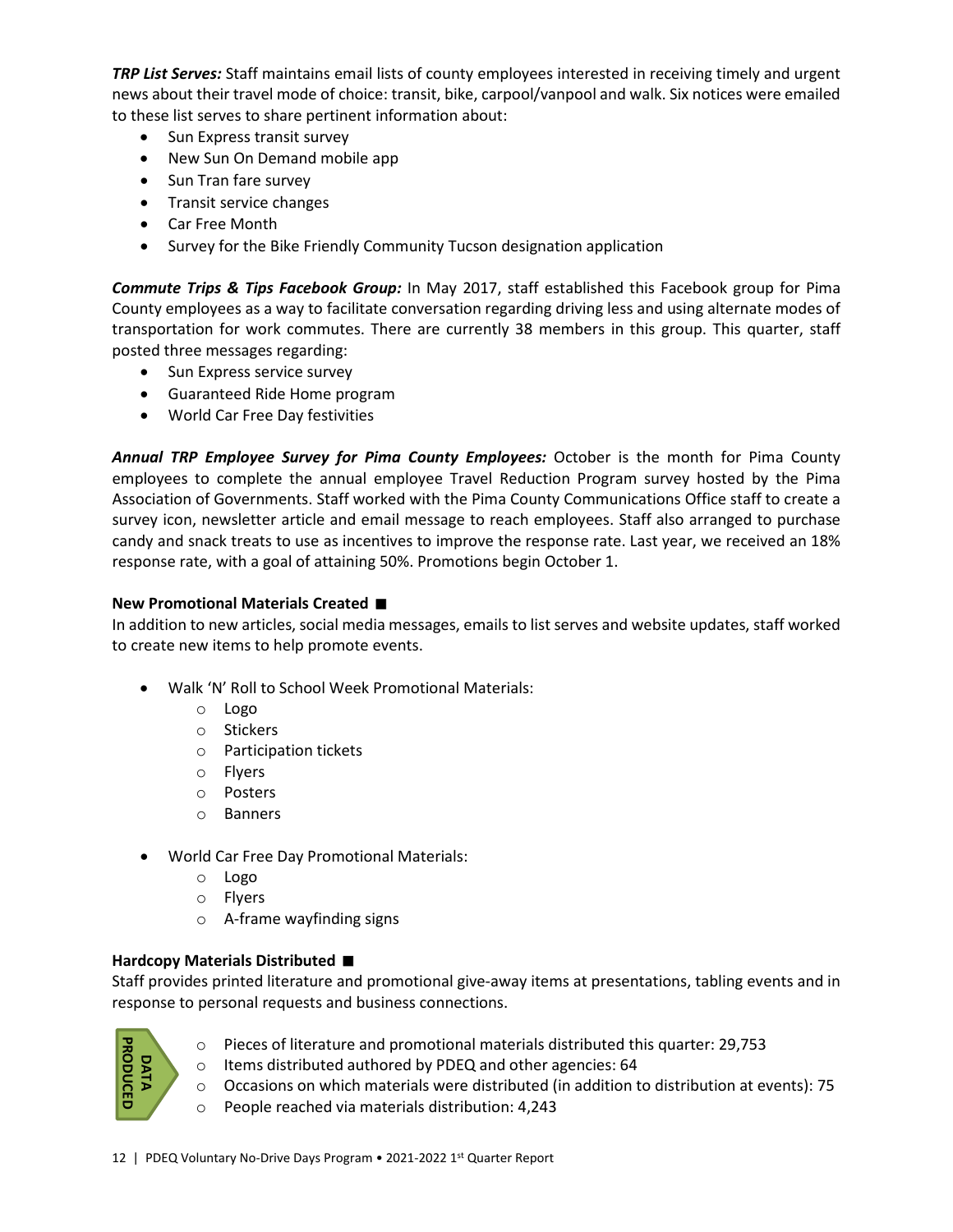| Materials Distribution in Addition to Presentations and Tabling Events |                                                                  |              |                |  |  |
|------------------------------------------------------------------------|------------------------------------------------------------------|--------------|----------------|--|--|
| Date                                                                   | Location                                                         | # Events     | # Recipients   |  |  |
| 22-Jul-21                                                              | <b>Hotel Congress</b>                                            | $\mathbf 1$  | 3              |  |  |
| 26-Jul-21                                                              | Pima County downtown building kiosks                             | 5            | 75             |  |  |
| $6$ -Aug-21                                                            | Health On University                                             | $\mathbf{1}$ | 3              |  |  |
| $6 - Aug-21$                                                           | <b>Buffelgrass Complaints</b>                                    | 3            | 4              |  |  |
| 12-Aug-21                                                              | Kinney Village                                                   | $\mathbf{1}$ | 10             |  |  |
| 13-Aug-21                                                              | City of Tucson                                                   | $\mathbf{1}$ | 5              |  |  |
| 16-Aug-21                                                              | The Little One, restaurant                                       | $\mathbf{1}$ | 5              |  |  |
| 24-Aug-21                                                              | Pima County Health Department                                    | $\mathbf{1}$ | 15             |  |  |
| 27-Aug-21                                                              | RTA Citizens Advisory Committee                                  | $\mathbf{1}$ | 3              |  |  |
| 31-Aug-21                                                              | Winner of Drive Less Pledge                                      | $\mathbf{1}$ | $\mathbf{1}$   |  |  |
| 31-Aug-21                                                              | Pima County employees                                            | 27           | 27             |  |  |
| $1-Sep-21$                                                             | Pima County ITD                                                  | $\mathbf{1}$ | $\mathbf{1}$   |  |  |
| $2-Sep-21$                                                             | Pima County downtown building kiosks                             | 3            | 10             |  |  |
| 3-Sep-21                                                               | Pima County Health Department - School Flag Program              | $\mathbf 1$  | 100            |  |  |
| 9-Sep-21                                                               | Pima County Natural Resources, Parks & Recreation                | $\mathbf{1}$ | 12             |  |  |
| 14-Sep-21                                                              | Sonoran Desert Weed Whackers                                     | $\mathbf{1}$ | 15             |  |  |
| 14-Sep-21                                                              | Pima County DEQ staff                                            | $\mathbf{1}$ | 3              |  |  |
| 14-Sep-21                                                              | Lester Pytlak, Fresh Start Commute Solutions - PC employee       | $\mathbf{1}$ | $\overline{2}$ |  |  |
| 16-Sep-21                                                              | University of Arizona College of Public Health                   | $\mathbf{1}$ | 20             |  |  |
| 17-Sep-21                                                              | Sun Tran bus riders route 107X                                   | $\mathbf{1}$ | 10             |  |  |
| 20-Sep-21                                                              | Rosemarie Rivera Elementary School                               | $\mathbf{1}$ | 600            |  |  |
| 20-Sep-21                                                              | <b>Estes Elementary School</b>                                   | $\mathbf{1}$ | 200            |  |  |
| 20-Sep-21                                                              | Gilbert Rivera, Fresh Start Commute Solutions - PC employee      | $\mathbf{1}$ | 3              |  |  |
| 20-Sep-21                                                              | <b>Butterfield Elementary School</b>                             | $\mathbf{1}$ | 150            |  |  |
| 20-Sep-21                                                              | Cholla High School                                               | $\mathbf{1}$ | 500            |  |  |
| 20-Sep-21                                                              | Sewell Elementary School                                         | $\mathbf{1}$ | 100            |  |  |
| 21-Sep-21                                                              | Mission View Elementary School                                   | $1\,$        | 100            |  |  |
| 21-Sep-21                                                              | Los Amigos Technical Academy                                     | $\mathbf{1}$ | 300            |  |  |
| 21-Sep-21                                                              | Lauffer Middle School                                            | $\mathbf{1}$ | 100            |  |  |
| 21-Sep-21                                                              | Los Niños Elementary School                                      | $\mathbf{1}$ | 100            |  |  |
| 21-Sep-21                                                              | Quail Run Elementary School                                      | $\mathbf 1$  | 150            |  |  |
| 24-Sep-21                                                              | Twin Peaks K-8 School                                            | $\mathbf{1}$ | 300            |  |  |
| 24-Sep-21                                                              | Richardson Elementary School                                     | $\mathbf{1}$ | 330            |  |  |
| 24-Sep-21                                                              | <b>Hudlow Elementary School</b>                                  | $\mathbf{1}$ | 150            |  |  |
| 28-Sep-21                                                              | Austin Mulshine, Fresh Start Commute Solutions - PC employee     | $\mathbf{1}$ | $\mathbf{1}$   |  |  |
| 28-Sep-21                                                              | Utterback Middle School                                          | $\mathbf{1}$ | 250            |  |  |
| 29-Sep-21                                                              | Hendricks Elementary School                                      | $\mathbf 1$  | 200            |  |  |
| 30-Sep-21                                                              | Nash Elementary School                                           | $\mathbf{1}$ | 120            |  |  |
| 30-Sep-21                                                              | University of Arizona College of Public Health                   | $\mathbf{1}$ | 15             |  |  |
| 30-Sep-21                                                              | Peter Howell Elementary School                                   | $\mathbf{1}$ | 200            |  |  |
| 30-Sep-21                                                              | Tucson Electric Vehicle Association National Drive Electric Week | $\mathbf{1}$ | 50             |  |  |
|                                                                        | <b>TOTAL</b>                                                     | 75           | 4,243          |  |  |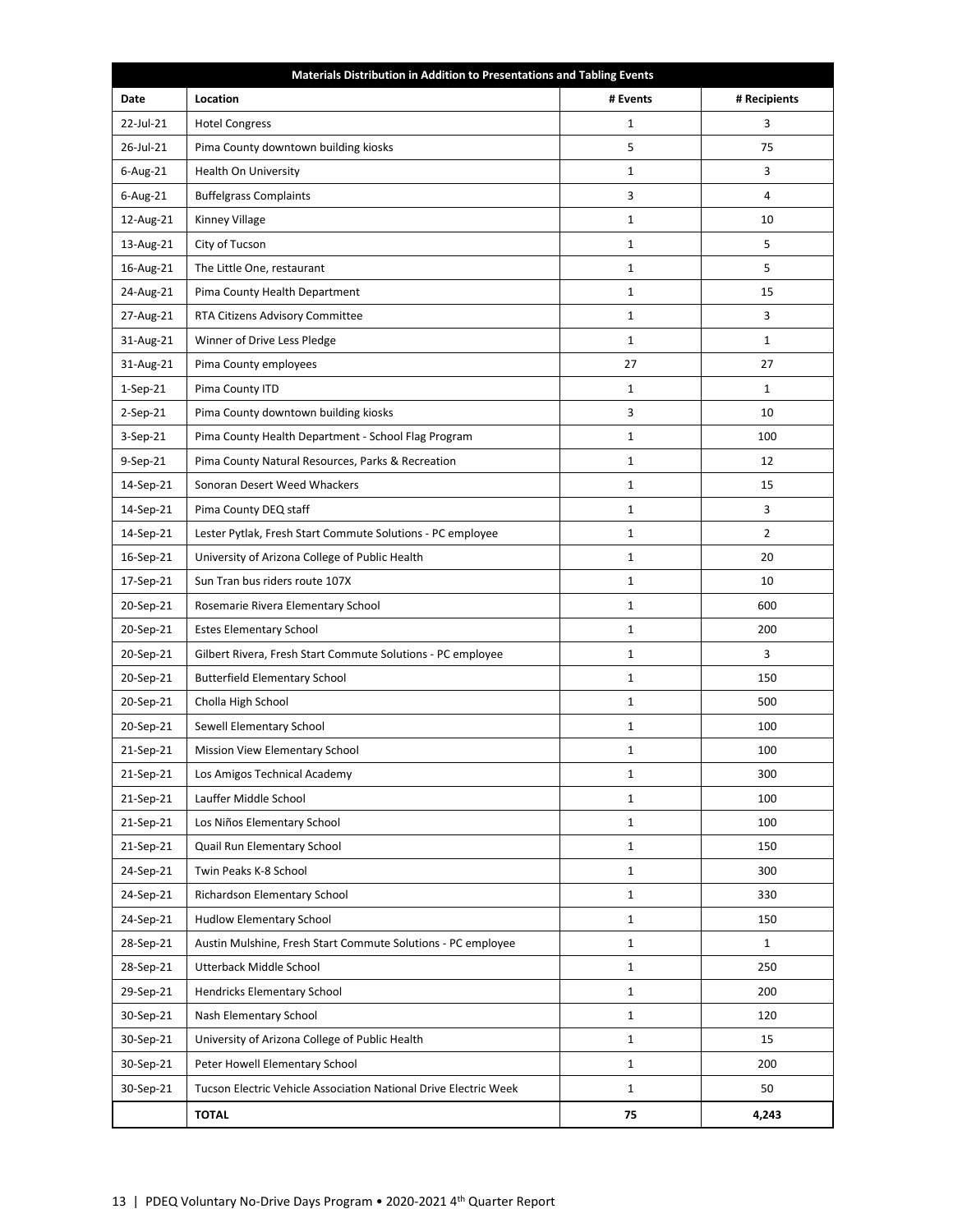# **• GOAL 4: PROGRAM EVALUATION •**

### **PERCENT OF WORK COMPLETED:** 13%

*Target:* Contract with research professionals to evaluate program effectiveness via an annual randomized telephone and on-line survey. Utilize surveys throughout the year to evaluate presentations and program.

### **Annual Evaluation of the VNDD Clean Air Program**

FMR Associates, Inc. remains the contracted vendor to evaluate the effectiveness of the Clean Air Program's outreach and education efforts. The next survey will be in the spring of 2022.

### **Survey to New Pima County Employees**

In July, our TRP presentation was included in the Pima County new employee on-boarding process and mandatory training program. Staff resumed distribution of presentation follow-up surveys using Google Forms.



- o Surveys distributed to Pima County employees: 25
- o Responses received: 7 (28% response rate)
- o Vehicle miles traveled avoided per year by these respondents: 12,300
- o Pounds of air pollution and greenhouse gases reduced per year: 10,513
- o Three employees also provided comments on the program:
	- "Sad that telework is not even an option [in some Pima County departments].
	- "No car = no downtown parking fees!"
	- "Telework is really a great alternative and should really be an option."

### **Presentation Evaluations**

Surveys were distributed after presentations in attempt to evaluate the effectiveness of the program in informing audiences about air quality and encouraging no-drive actions among attendees.



- o Evaluations returned this quarter: 4
- $\circ$  On a scale of one (1) to five (5) where one is "Low" and five is "High," the audience rated:
	- Effectiveness in increasing attendees' knowledge of environmental issues: 5.0
		- **Effectiveness in encouraging actions to reduce air pollution: 5.0**
- o Features that respondents liked best about the presentation:
	- **Stomp rockets and volunteer examples**
	- **Presenter enthusiasm and what was taught**
	- **Hands on experience**
	- **Activities**
- o Suggestions for improvement: 0
- $\circ$  Additional comments:
	- "It was perfect."
	- "Kids love it!"
	- "All enjoyed it."

# **• GOAL 5: RESEARCH EMISSIONS REDUCTIONS METHODS •**

### **PERCENT OF WORK COMPLETED:** 25%

*Target:* Meet with or participate in conference calls with ADEQ and TRP agencies to discuss methodologies The employee station reductions and benefits that calculate emission reductions and benefits that result from VNDD activities.<br>
The employees also provided comments on the program:<br>
The emission provided comments on the p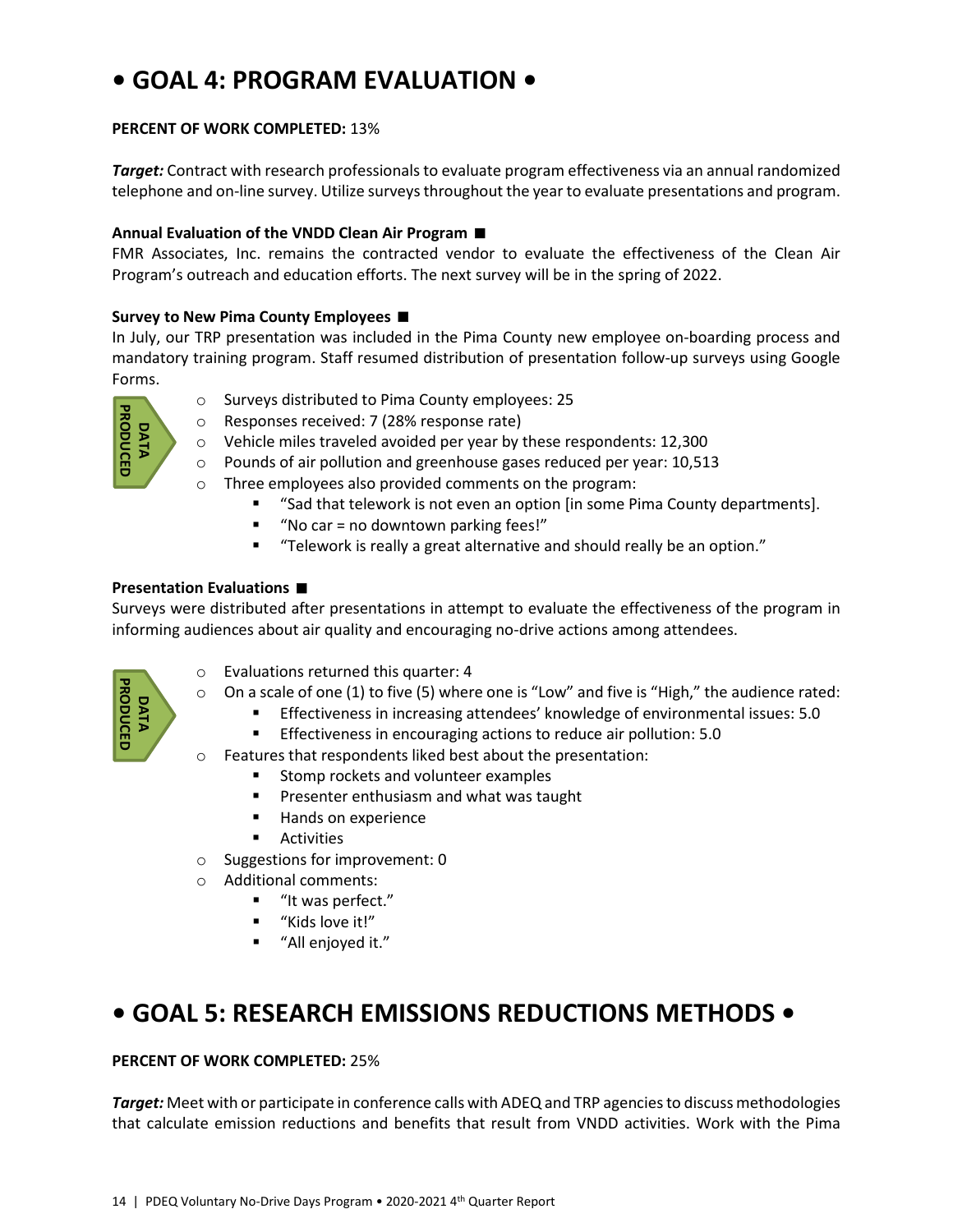County Department of Transportation to measure non-SOV trips and encourage alternate modes of travel, including effective measurement techniques.

### **ADEQ or TRP Agency Meetings**

Staff remained available to discuss potential methods for emissions calculations. Although no such meetings were scheduled, staff attended webinars in attempt to learn about programs or methods other agencies employ to enhance alternate mode use and reduce vehicle emissions.

- July 14, 2021: Maricopa County Air Quality Department, Travel Reduction Program supervisor.
- July 2021: Environmental Health Matters Initiative, How We Move Matters, three-part virtual workshop exploring the connections between new transportation and mobility options and environmental health.
- July 28, 2021: Infraday Summit, the Future of Infrastructure, Mobility and Transportation in the Mountain States.

# **• GOAL 6: DECREASE VEHICLE MILES TRAVELED •**

### **PERCENT OF WORK COMPLETED:** 25%

*Target:* Decrease by 1.75% the number of vehicle miles traveled in Pima County.

Twelve survey instruments are used to measure reductions of vehicle miles traveled in relation with CAP outreach programming. It is important to note that many external variables may influence the number of miles traveled in Pima County, including a change in population size, fluctuating distance between work and home locations, the price of fuel and other uncontrollable variables.

| Vehicle Miles Reduced . VNDD Programs FY 2021-2022       |         |                |    |    |              |
|----------------------------------------------------------|---------|----------------|----|----|--------------|
| Program                                                  | Q1      | Q <sub>2</sub> | Q3 | Q4 | <b>Total</b> |
| Healthy Air Is In Our Hands Drive-Less Pledge            | 72,098  |                |    |    | 72,098       |
| Annual CAP Survey <sup>A</sup>                           |         |                |    |    |              |
| Annual TRP Survey Pima County employees <sup>B</sup>     |         |                |    |    |              |
| PC Employee New Employee Survey <sup>C</sup>             | 12,300  |                |    |    | 12,300       |
| Guaranteed Ride Home - PC employees                      | 127,101 |                |    |    | 127,101      |
| Tire Inflation Education Program <sup>D</sup>            |         |                |    |    |              |
| Cyclovia Participants Car-Free Day <sup>E</sup>          |         |                |    |    |              |
| Transit Pass Use by Pima County employees <sup>F</sup>   | 111,337 |                |    |    | 111,337      |
| #ThisIsCleanAir Challenge                                | N/A     |                |    |    |              |
| Teleworking Pima County employees <sup>G</sup>           | 248,984 |                |    |    | 248,984      |
| Fresh Start Concierge Pima County employees <sup>H</sup> | 405     |                |    |    | 405          |
| Car Free Month/World Car Free Day                        | 16,584  |                |    |    |              |
| <b>TOTAL</b>                                             | 588,809 |                |    |    | 588,809      |

A. CAP Survey: data regarding work, school, shopping and leisure trips and % VND/CAP awareness used to estimate influence on miles not driven. Percent of total respondents aware of CAP.

B. Pima Association of Governments: Data from Pima County employees submitting survey only. Does not represent entire Pima County employee population.

C. New employees responding to survey and indicating how many miles they do not drive per week due to use of alternate modes. Annual miles extrapolated, assuming 50 weeks worked per year.

D. Annual CAP Survey, gallons reduced from proper tire inflation translated into miles reduced by dividing total gallons saved by 25.68 mi. (PAG, Cotty, 12/21/18) Percent of total respondents aware of CAP.